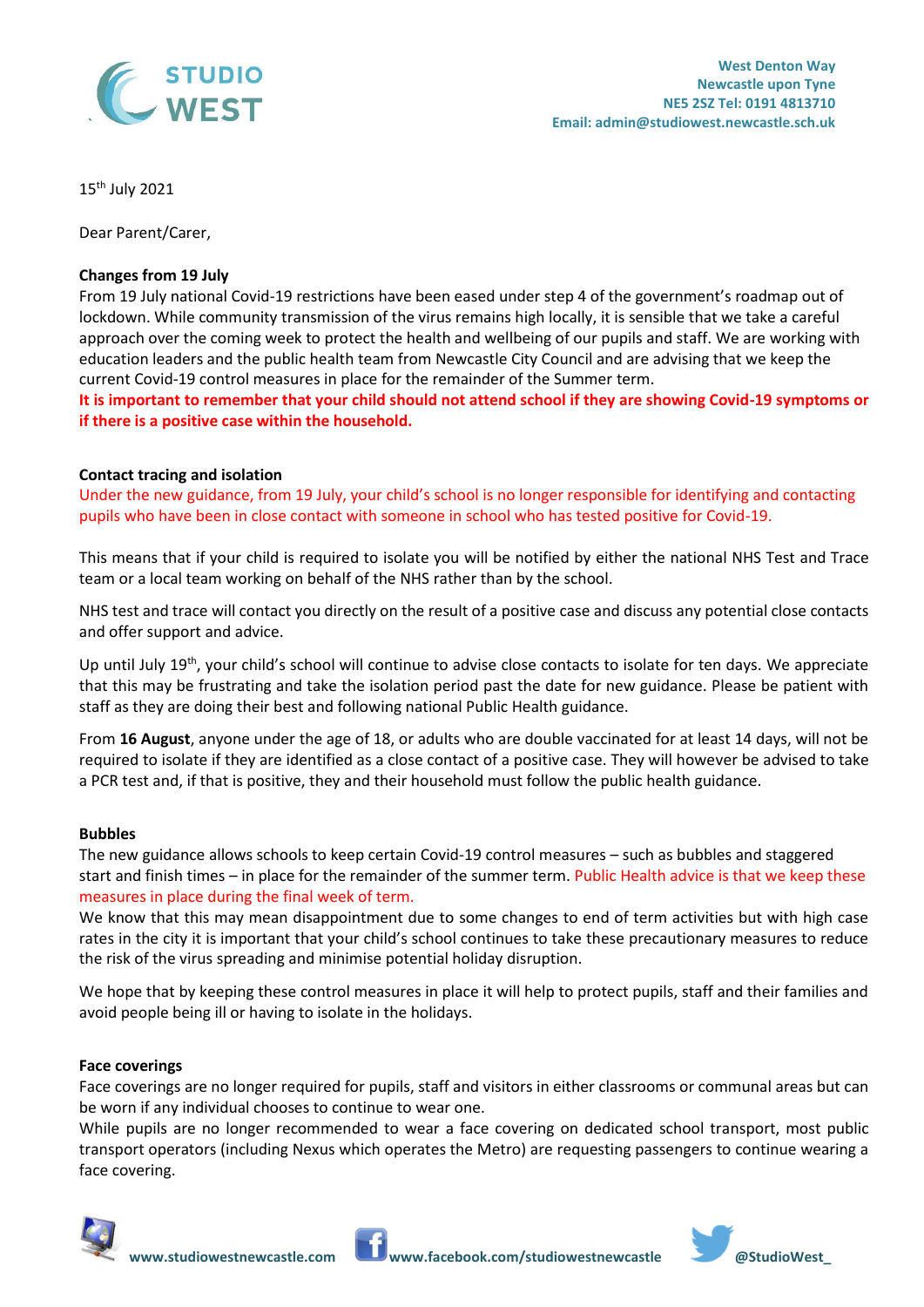

There might be occasions where measures such as face coverings could be re-introduced. For example, as part of a suite of measures resulting from an Outbreak Control Team review if there had been increased cases within a school.

**For the last week of term, here at Studio West, we require students to continue wearing face masks as normal as we have had a number of confirmed cases in school.**

# **Following Public Health Advice for Testing and Self Isolation**

Following public health guidance, if your child is identified by NHS Test and Trace as being a close contact with an affected case then the current procedures must still be followed. In line with national guidance your child must now stay at home and self-isolate until they have completed a 10 day period. In this time your child must not go to school, holiday activities or to public areas: the child must remain at home and must not mix with anyone outside of their household.

Individuals who have been in contact with someone who's tested positive can now access a free PCR test at <https://www.gov.uk/get-coronavirus-test> or by calling 119 (free of charge).

Public Health teams from Newcastle City Council and Public Health England are working to detect further cases of Covid-19, limit its onward spread and reduce the impact it may have on local communities. **We would therefore advise that your child takes a PCR test before the end of their period of self-isolation if identified.** They should do this even if they have returned a negative Lateral Flow Device (LFD) test during the period of their self-isolation. However, they should not take a PCR test if they have previously received a positive PCR test result in the last 90 days, unless they develop any new symptoms of COVID-19. This is because it is possible for PCR tests to remain positive for some time after COVID-19 infection.

This additional testing will help to reduce any possible transmission over the summer period and reassure you and your child. This precautionary approach will allow us to detect any additional cases within the wider community and reduce possible transmission.

If a negative test is recorded, then your child will be able to end isolation and attend holiday activities when their **full** period of self-isolation is complete.

If the PCR test result is positive, the whole household must self-isolate and follow the advice of NHS Test and Trace.

# **Support to Self-Isolate**

If you need support with self-isolation Newcastle City Council's Welfare and Wellbeing Team may be able to help you. If you can, you should try to seek help from your friends, family and community first, or look online at [www.newcastle.gov.uk](http://www.newcastle.gov.uk/) for local support services. Where this is not possible, the Welfare and Wellbeing team can help.

Visit [www.newcastle.gov.uk/welfare](http://www.newcastle.gov.uk/welfarei) or call 0800 170 7001 (8am-8pm Monday to Friday, 9am-3pm Saturday) to get the support you need.

You may also be entitled to a Test and Trace Support Payment. Apply online at <https://newcastle.gov.uk/TestandTraceSupportPayments> (available until the 30 September 2021 only).

If only your child is instructured to self-isolate, and does not have symptoms within their self-isolation period, then other members of your household can continue normal activities



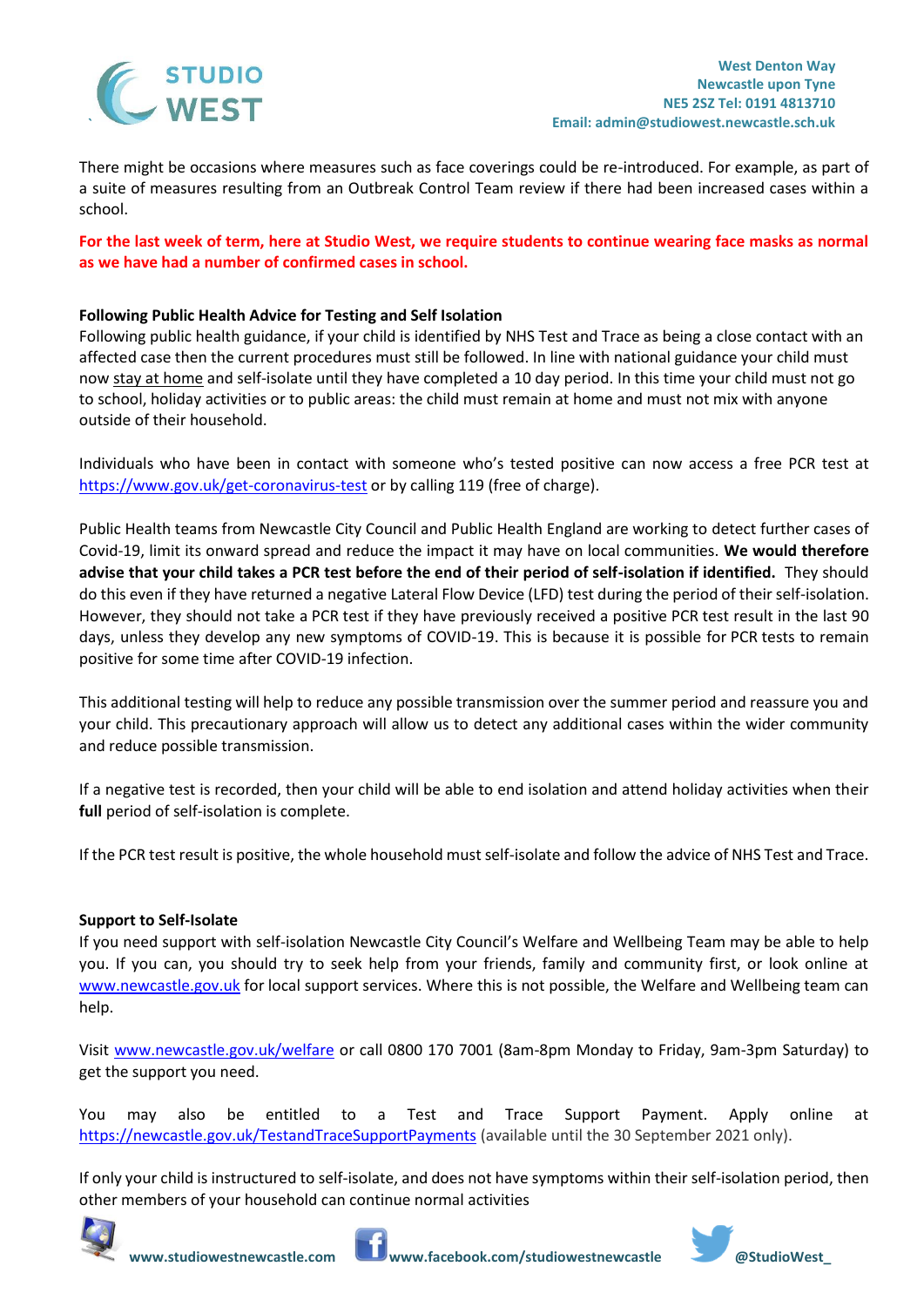

# **What to do if your child develops symptoms of COVID-19**

For most people, especially children, COVID-19 will be a mild illness.

The most common symptoms of COVID-19 are:

- a new continuous cough and/or
- high temperature and/or
- a loss of, or change in, normal sense of taste or smell (anosmia)

# **If your child develops any of these symptoms of COVID-19, they must remain at home for at least 10 days from the date their symptoms first started. You need to arrange for them to have another PCR test for COVID-19.**

To book a test, either call 119 or go to the NHS website at [www.nhs.uk/ask-for-a-coronavirus-test](https://www.nhs.uk/ask-for-a-coronavirus-test) 

At that time all other household members must also stay at home, not go to work, school or public areas, even for exercise.

When the result of the child's test is known, further advice will be given.

#### **How to stop COVID-19 spreading**

Although restrictions are easing there are things you can do to help reduce the risk of you and anyone you live with getting ill with COVID-19:

# Remember; '**Hands, Face, Space and Let Fresh Air In'**:

- Wash your hands with soap and water often do this for at least 20 seconds or use hand sanitiser gel if soap and water are not available.
- Wash your hands as soon as you get home.
- Cover your mouth and nose with a tissue or your sleeve (not your hands) when you cough or sneeze.
- Put used tissues in the bin immediately and wash your hands afterwards.
- Try to stay at least 2 metres from anyone you don't live with.
- Use a face covering when social distancing is not possible.
- If meeting others, try to do so outside. If inside, open the window to let fresh air in

You, the adults and secondary age children you live with, are encouraged to take part in twice weekly Lateral Flow Device (LFD) testing for COVID-19. This helps to identify those who do not have symptoms of the virus and helps prevent it spreading to others. You can get free LFD test kits from most pharmacies or by ringing 119 or online at <https://www.gov.uk/order-coronavirus-rapid-lateral-flow-tests>

All those over the age of 18 can now get a COVID-19 vaccine. Please take up the offer of the vaccine. They are safe and effective. They give you the best protection against COVID-19. There are locations across the city where you can be vaccinated, either by having an appointment or by visiting a drop-in service. Visit [www.newcastle.gov.uk/covidvaccine](http://www.newcastle.gov.uk/covidvaccine)

# **Further information**

Further information is available at [www.nhs.uk/coronavirus](http://www.nhs.uk/coronavirus)